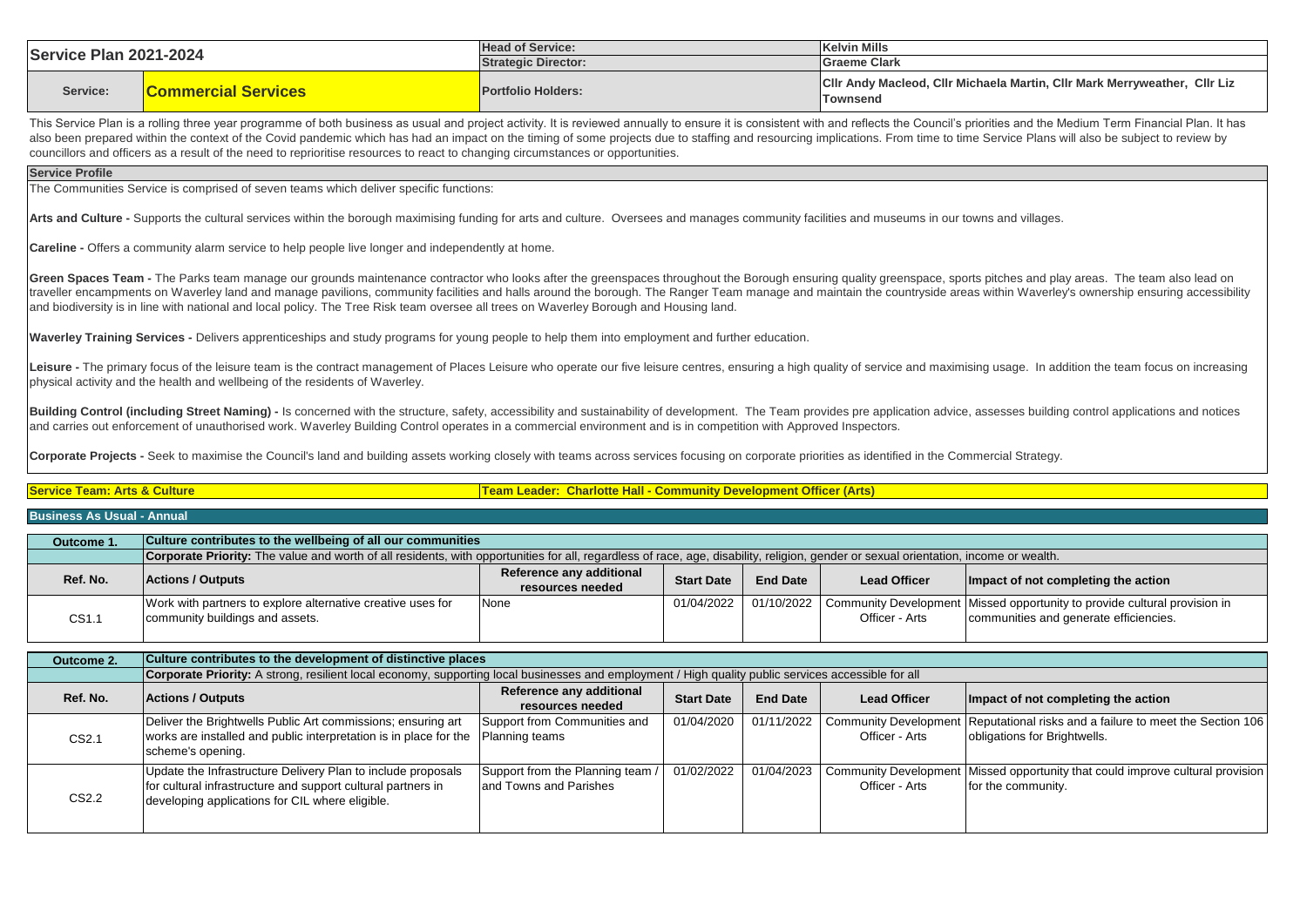| Outcome 3. | Children and young people are able to learn new skills through cultural participation.                                                                                                                                       |                                              |                   |                 |                     |                                                                                                                          |  |
|------------|------------------------------------------------------------------------------------------------------------------------------------------------------------------------------------------------------------------------------|----------------------------------------------|-------------------|-----------------|---------------------|--------------------------------------------------------------------------------------------------------------------------|--|
|            | Corporate Priority: A strong, resilient local economy, supporting local businesses and employment / The health and wellbeing of our communities                                                                              |                                              |                   |                 |                     |                                                                                                                          |  |
| Ref. No.   | <b>Actions / Outputs</b>                                                                                                                                                                                                     | Reference any additional<br>resources needed | <b>Start Date</b> | <b>End Date</b> | <b>Lead Officer</b> | Impact of not completing the action                                                                                      |  |
| CS3.1      | <b>Ensure Arts Partnership Surrey and Arts Council England</b><br>investment in the Dance 21 initiative delivers activity in<br>Waverley; benefitting the physical and mental wellbeing of<br>young people and older adults. | None                                         | 01/04/2020        |                 | Officer - Arts      | 31/03/2022   Community Development   Missing the opportunity to improve wellbeing of young  <br>people in the community. |  |

| Outcome 4. | Cultural organisations understand and support the communities they serve.                                                                                                        |                                                   |                   |                 |                     |                                                                                                                   |  |  |
|------------|----------------------------------------------------------------------------------------------------------------------------------------------------------------------------------|---------------------------------------------------|-------------------|-----------------|---------------------|-------------------------------------------------------------------------------------------------------------------|--|--|
|            | <b>Corporate Priority:</b> High quality public services accessible for all                                                                                                       |                                                   |                   |                 |                     |                                                                                                                   |  |  |
| Ref. No.   | <b>Actions / Outputs</b>                                                                                                                                                         | Reference any additional<br>resources needed      | <b>Start Date</b> | <b>End Date</b> | <b>Lead Officer</b> | Impact of not completing the action                                                                               |  |  |
| CS4.1      | Work with Elected Members, Officers and community<br>stakeholders to achieve a positive future for the Museum of<br>Farnham, ensuring the service has a home fit for the future. | Support from the Estates / Legal<br>Iteams        | 01/04/2020        | 31/03/2022      | Officer - Arts      | Community Development   Future sustainability of the museum service and further<br>deterioration of the building. |  |  |
| CS4.2      | Monitor community outcomes delivered by Farnham Maltings<br>and Cranleigh Arts Centre through the SLA process                                                                    | Support from the Communities<br>land Finance Team | 01/04/2020        |                 | Officer - Arts      | 31/03/2022 Community Development Reputational risks with the partner.                                             |  |  |

| Outcome 5. | Increase usage of the Borough Hall and Memorial Hall                                                                                                              |                                                            |                   |                 |                                 |                                                                                                   |
|------------|-------------------------------------------------------------------------------------------------------------------------------------------------------------------|------------------------------------------------------------|-------------------|-----------------|---------------------------------|---------------------------------------------------------------------------------------------------|
|            | <b>Corporate Priority:</b> A financially sound Waverley, with infrastructure and resilient services fit for the future.                                           |                                                            |                   |                 |                                 |                                                                                                   |
| Ref. No.   | <b>Actions / Outputs</b>                                                                                                                                          | Reference any additional<br>resources needed               | <b>Start Date</b> | <b>End Date</b> | <b>Lead Officer</b>             | Impact of not completing the action.                                                              |
| CS5.1      | Produce and implement a business recovery plan for the<br>Borough Hall to reinvigorate safe usage following the<br>restrictions placed on public venues by COVID. | Support from the<br>Communication, IT and Finance<br>Teams | 01/04/2021        | 31/03/2022      | Venue Manager<br>Centre Manager | Failure to create a safe environment for customers and<br>inability to achieve financial targets. |

**Service Team: Careline Team: Careline Team Leader: David Brown - Senior Living and Careline Manager** 

| Outcome 6. | Customers are helped to live independently in their own homes                                                                                                                                                                                                                    |                                              |                   |                 |                     |                                                                                                                                                                                                            |  |  |
|------------|----------------------------------------------------------------------------------------------------------------------------------------------------------------------------------------------------------------------------------------------------------------------------------|----------------------------------------------|-------------------|-----------------|---------------------|------------------------------------------------------------------------------------------------------------------------------------------------------------------------------------------------------------|--|--|
|            | Corporate Priority: The value and worth of all residents, with opportunities for all, regardless of race, age, disability, religion, gender or sexual orientation, income or wealth                                                                                              |                                              |                   |                 |                     |                                                                                                                                                                                                            |  |  |
| Ref. No.   | <b>Actions / Outputs</b>                                                                                                                                                                                                                                                         | Reference any additional<br>resources needed | <b>Start Date</b> | <b>End Date</b> | <b>Lead Officer</b> | Impact of not completing the action                                                                                                                                                                        |  |  |
| CS6.1      | Provide and maintain a full range of Careline and telecare<br>equipment across the Borough. Maximising different funding<br>steams such as Better Care Fund to further promote the<br>service and generate more options to assist residents to live<br>independently for longer. | None                                         | 01/04/2020        |                 | Services Manager    | 31/03/2022 Senior Living and Careline Residents ability to live independently reduces<br>increasing the risk of hospital admissions and<br>deterioration of physical and mental wellbeing of<br>residents. |  |  |
| CS6.2      | Promote service through ongoing marketing to reach as many None<br>customers as possible and aim to support as many residents<br>as possible to live independently and grow the business.                                                                                        |                                              | 01/04/2020        |                 | Services Manager    | 31/03/2022 Senior Living and Careline New customers who would benefit from the service<br>may not be reached.                                                                                              |  |  |
| CS6.3      | Promote partnership working to seek further opportunities to<br>attract new customers, to promote the service and increase<br>the awareness to vulnerable residents to live independently<br>for longer.                                                                         | None                                         | 01/04/2020        |                 | Services Manager    | 01/04/2022 Senior Living and Careline Residents ability to live independently could be<br>compromised. Total customer numbers may not be<br>Imaximised.                                                    |  |  |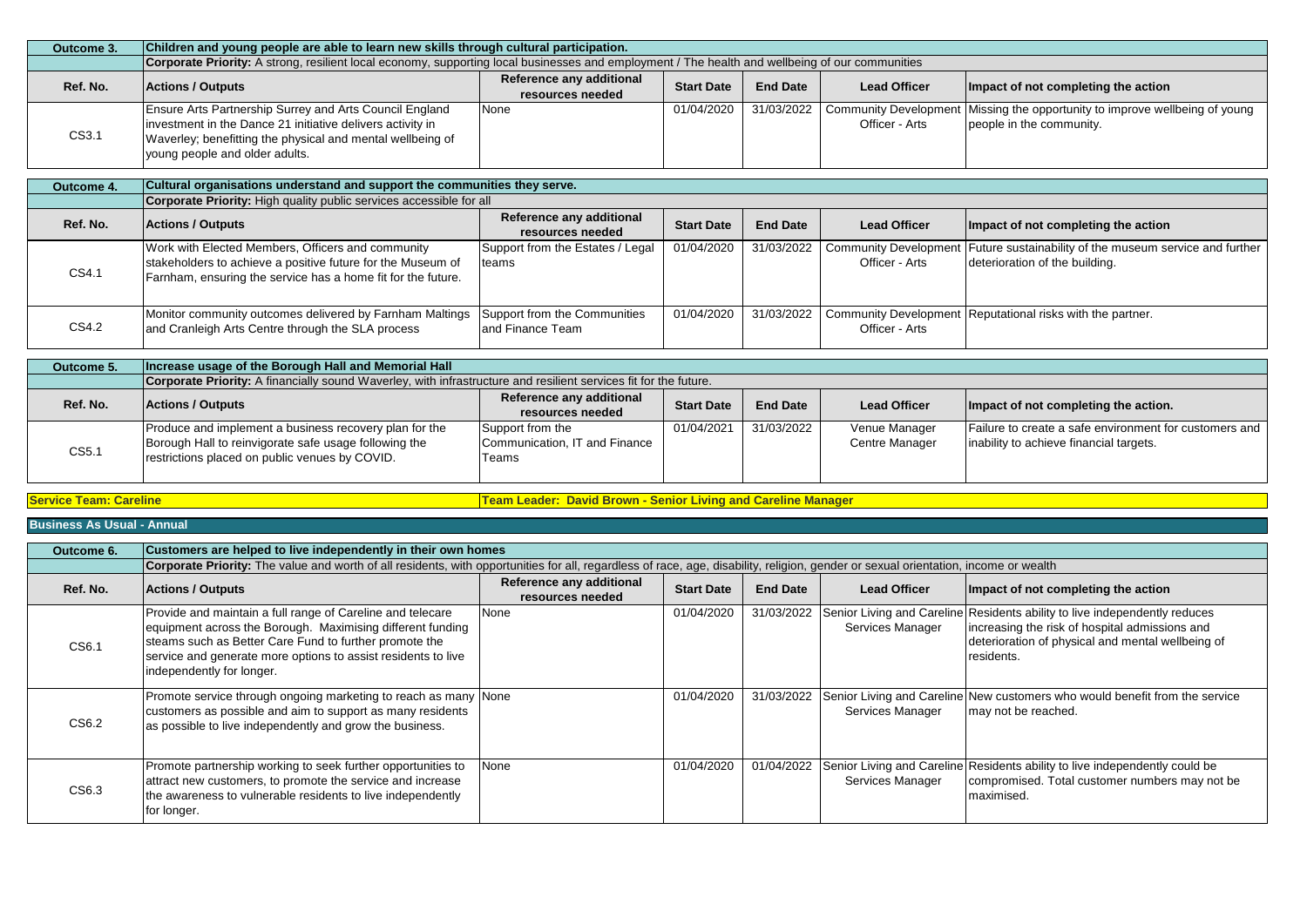#### **Service Team: Parks and Countryside**  Team Leader: Matt Lank - Greenspaces Manager

| <b>Business As Usual - Annual</b> |                                                                                                                                                                                                                                                                                                                                                               |                                                                               |                   |                 |                                                                       |                                                                                                                                                                                                              |  |  |
|-----------------------------------|---------------------------------------------------------------------------------------------------------------------------------------------------------------------------------------------------------------------------------------------------------------------------------------------------------------------------------------------------------------|-------------------------------------------------------------------------------|-------------------|-----------------|-----------------------------------------------------------------------|--------------------------------------------------------------------------------------------------------------------------------------------------------------------------------------------------------------|--|--|
| Outcome 7.                        | Delivery of high performing grounds maintenance service for the Council.                                                                                                                                                                                                                                                                                      |                                                                               |                   |                 |                                                                       |                                                                                                                                                                                                              |  |  |
|                                   | Corporate Priority: High quality public services accessible for all / A sense of responsibility by all for our environment, promoting biodiversity, championing the green economy and protecting our planet / A<br>financially sound Waverley, with infrastructure and resilient services fit for the future                                                  |                                                                               |                   |                 |                                                                       |                                                                                                                                                                                                              |  |  |
| Ref. No.                          | <b>Actions / Outputs</b>                                                                                                                                                                                                                                                                                                                                      | Reference any additional<br>resources needed                                  | <b>Start Date</b> | <b>End Date</b> | <b>Lead Officer</b>                                                   | Impact of not completing the action                                                                                                                                                                          |  |  |
| CS7.1                             | Manage the Grounds maintenance contract to ensure<br>performance targets are met, including the incorporation of<br>feedback from the public and a professional audit.                                                                                                                                                                                        | External consultant, external<br>contractors and Parks &<br>Countryside staff | 01/11/2019        | 31/10/2024      | Green Spaces Manager<br>and Green Spaces<br><b>Contract Officer</b>   | Green spaces become less attractive and/or accessible<br>to the public.                                                                                                                                      |  |  |
| Outcome 8.                        | Raising the profile of the Greenspaces service                                                                                                                                                                                                                                                                                                                |                                                                               |                   |                 |                                                                       |                                                                                                                                                                                                              |  |  |
|                                   | Corporate Priority: High quality public services accessible for all / A sense of responsibility by all for our environment, promoting biodiversity, championing the green economy and protecting our planet                                                                                                                                                   |                                                                               |                   |                 |                                                                       |                                                                                                                                                                                                              |  |  |
| Ref. No.                          | <b>Actions / Outputs</b>                                                                                                                                                                                                                                                                                                                                      | Reference any additional<br>resources needed                                  | <b>Start Date</b> | <b>End Date</b> | <b>Lead Officer</b>                                                   | Impact of not completing the action                                                                                                                                                                          |  |  |
| CS8.1                             | Encourage participation in green space management through None<br>working with volunteers helping to gain external recognition<br>and raising awareness for identified sites around the Borough.                                                                                                                                                              |                                                                               | 01/01/2021        | 31/03/2022      | <b>Green Spaces Contract</b><br>Officer<br>Ranger Team                | Importance of service is not recognised and public are<br>unware of the objectives of the greenspaces<br>management.                                                                                         |  |  |
| CS8.2                             | Promote service activities effectively to educate the<br>community on the environment, services and volunteering<br>opportunities offered by the council.                                                                                                                                                                                                     | None                                                                          | 01/04/2021        | 31/03/2022      | <b>Green Spaces Projects</b><br>and Promotions Officer<br>Ranger Team | Importance of service is not recognised and public are<br>unware of the objectives of the greenspaces<br>management.                                                                                         |  |  |
| Outcome 9.                        | Promote the service as a viable greenspaces management operator in the borough with the ability to manage new sites.                                                                                                                                                                                                                                          |                                                                               |                   |                 |                                                                       |                                                                                                                                                                                                              |  |  |
|                                   | Corporate Priority: High quality public services accessible for all / A sense of responsibility by all for our environment, promoting biodiversity, championing the green economy and protecting our planet                                                                                                                                                   |                                                                               |                   |                 |                                                                       |                                                                                                                                                                                                              |  |  |
| Ref. No.                          | <b>Actions / Outputs</b>                                                                                                                                                                                                                                                                                                                                      | Reference any additional<br>resources needed                                  | <b>Start Date</b> | <b>End Date</b> | <b>Lead Officer</b>                                                   | Impact of not completing the action                                                                                                                                                                          |  |  |
| CS9.1                             | Grow and manage the service is a more financially<br>sustainable way, continue land asset transfer to reduce<br>reliance on Council tax funding, seek the use of developer<br>contributions to support infrastructure improvements, operate<br>more commercially by supplying services that are chargeable<br>(e.g. tree risk inspections, playground advice) | Planning                                                                      | 01/04/2021        | 31/03/2023      | Green Spaces Manager                                                  | Lack of greenspace infrastructure improvements.<br>Reduced sphere of influence on delivering the Climate<br>Emergency Action Plan.                                                                           |  |  |
| CS9.2                             | Create a service capable and resourced to consider taking on Planning, additional green<br>new Greenspace provision and tree risk management<br>opportunities.                                                                                                                                                                                                | spaces staff.                                                                 | 01/04/2021        | 31/03/2023      | Green Spaces Manager                                                  | Potential financial improvement opportunities missed.<br>Ability to ensure greenspaces are managed in line with<br>the Council's Climate Emergency. Increasing ability to<br>influence and change practices. |  |  |
| Outcome 10.                       | To reduce the risk to the Council of the potential injury and damage caused by unsafe trees and the associated claims.                                                                                                                                                                                                                                        |                                                                               |                   |                 |                                                                       |                                                                                                                                                                                                              |  |  |
|                                   | Corporate Priority: High quality public services accessible for all / A sense of responsibility by all for our environment, promoting biodiversity, championing the green economy and protecting our planet / The<br>health and wellbeing of our communities                                                                                                  |                                                                               |                   |                 |                                                                       |                                                                                                                                                                                                              |  |  |
| Ref. No.                          | <b>Actions / Outputs</b>                                                                                                                                                                                                                                                                                                                                      | Reference any additional<br>resources needed                                  | <b>Start Date</b> | <b>End Date</b> | <b>Lead Officer</b>                                                   | Impact of not completing the action                                                                                                                                                                          |  |  |
| CS10.1                            | Delivery of the requirements contained in the Council's Tree<br>Risk Management Guide (TRMG), by ensuring tree risk<br>inspections are completed within the stipulated time frames of<br>each risk zone.                                                                                                                                                      | External contractors, consultants                                             | 01/04/2021        | 31/03/2022      | Tree and Woodlands<br>Officer                                         | Members of the public are injured or property is<br>damaged and the Council suffers reputational damage<br>is exposed to insurance claims.                                                                   |  |  |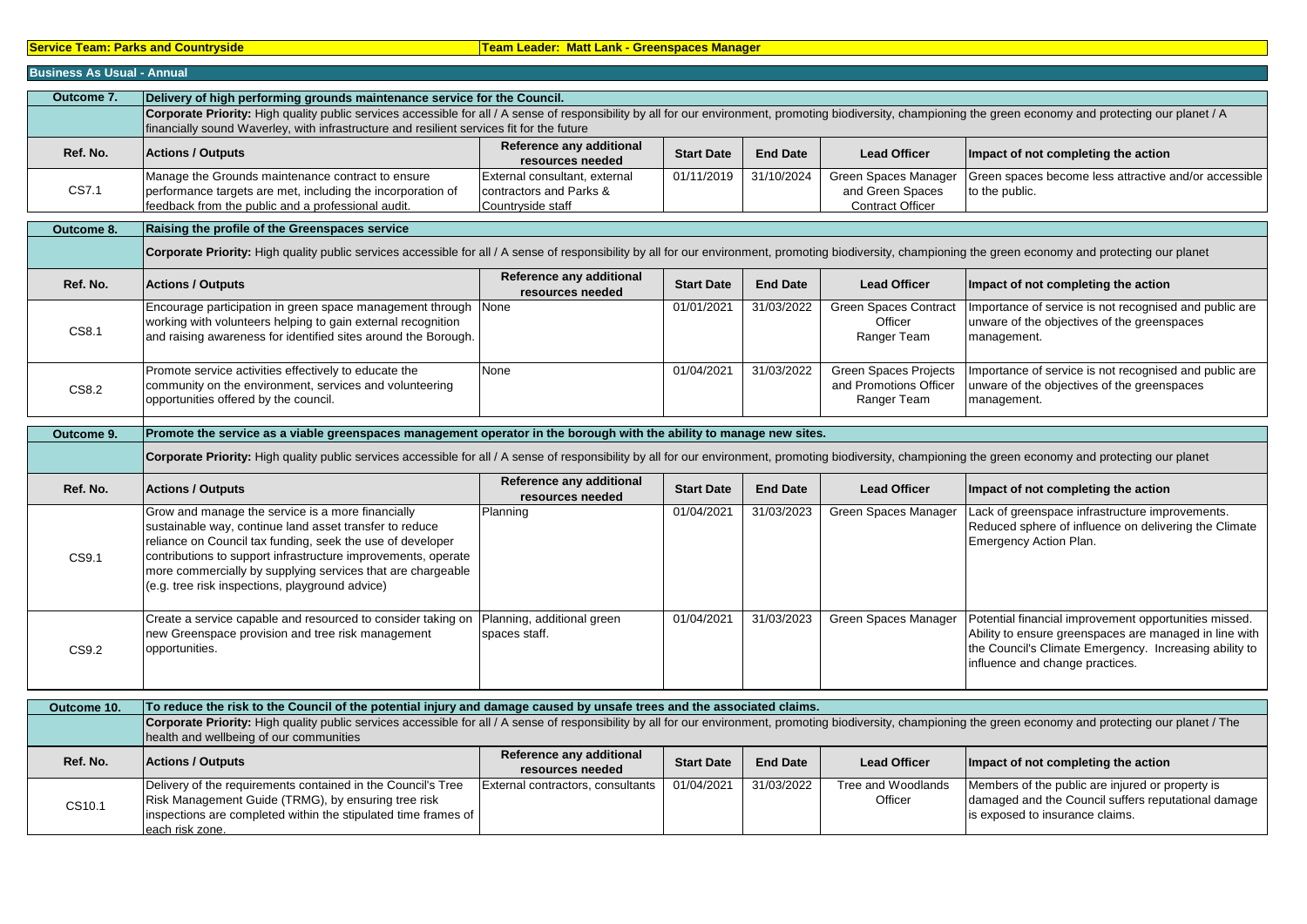|        | Preparing the Council for the impact of tree pest and    | External contractors, consultants | 01/04/2021 | 31/03/2022 | Tree and Woodlands | The Council is unaware of the potential financial impact |
|--------|----------------------------------------------------------|-----------------------------------|------------|------------|--------------------|----------------------------------------------------------|
|        | diseases, in particular Oak Processionary Moth (OPM) and |                                   |            |            | Officer            | and the risks associated. Any tree works are carried out |
| CS10.2 | Ash Die Back (ADB).                                      |                                   |            |            |                    | with due care and attention reflecting the Climate       |
|        |                                                          |                                   |            |            |                    | Emergency.                                               |
|        |                                                          |                                   |            |            |                    |                                                          |

| Outcome 11. | Ensuring the Council's commitment to increasing biodiversity and reducing the impacts of the climate emergency are delivered.                                                                                                                                                      |                                                                                                                                                                 |                   |                 |                                                                                                           |                                                                                                                                                                                                 |  |  |
|-------------|------------------------------------------------------------------------------------------------------------------------------------------------------------------------------------------------------------------------------------------------------------------------------------|-----------------------------------------------------------------------------------------------------------------------------------------------------------------|-------------------|-----------------|-----------------------------------------------------------------------------------------------------------|-------------------------------------------------------------------------------------------------------------------------------------------------------------------------------------------------|--|--|
|             | Corporate Priority: High quality public services accessible for all / A sense of responsibility by all for our environment, promoting biodiversity, championing the green economy and protecting our planet / The<br>health and wellbeing of our communities                       |                                                                                                                                                                 |                   |                 |                                                                                                           |                                                                                                                                                                                                 |  |  |
| Ref. No.    | <b>Actions / Outputs</b>                                                                                                                                                                                                                                                           | Reference any additional<br>resources needed                                                                                                                    | <b>Start Date</b> | <b>End Date</b> | <b>Lead Officer</b>                                                                                       | Impact of not completing the action                                                                                                                                                             |  |  |
| CS11.1      | Ensure the correct management and delivery of Higher Level HLS grants, external contractors<br>Stewardship (HLS), Environmental Stewardship (ELS) and<br>Countryside Stewardship (CS) grant scheme works across<br>sensitive SSSI sites and other woodland/countryside sites.      | and consultants                                                                                                                                                 | 01/04/2021        | 31/03/2022      | Head Ranger, Tree and<br><b>Woodlands Officer</b>                                                         | SSSI sites become unfavourable in condition and /or<br>managed inappropriately without recognition of the<br>climate emergency.                                                                 |  |  |
| CS11.2      | Maintain adequate levels of volunteers and seek to increase<br>participation wherever possible to support the service<br>priorities.                                                                                                                                               | Rangers                                                                                                                                                         | 01/04/2021        | 31/03/2022      | <b>Head Ranger</b>                                                                                        | Site management decreases along with condition,<br>volunteer numbers drop.                                                                                                                      |  |  |
| CS11.3      | Write overarching Greenspaces Strategy to bring together all<br>biodiversity strategies under one umbrella.<br>Write and adopt a Tree and Woodland Strategy that<br>encompasses all aspects of tree management and a<br>Biodiversity Policy in line with our Corporate Objectives. | External consultants will be<br>required to write Greenspaces<br>Strategy £25,000.<br>Additional funding may be<br>required to deliver the pesticide<br>policy. | 01/04/2021        | 31/03/2023      | Head Ranger, Tree and<br>Woodlands Officer, and<br>the Green Spaces<br>Projects and Promotions<br>Officer | The Council does not have a structured approach to<br>delivering biodiversity improvements and therefore fails<br>to achieve improvements that will positively impact the<br>climate emergency. |  |  |
|             | Implement the Pesticide Policy action plan.                                                                                                                                                                                                                                        |                                                                                                                                                                 |                   |                 |                                                                                                           |                                                                                                                                                                                                 |  |  |
| Outcome 12. | The quality and provision of outdoor sports facilities is improved.                                                                                                                                                                                                                |                                                                                                                                                                 |                   |                 |                                                                                                           |                                                                                                                                                                                                 |  |  |
|             | Corporate Priority: High quality public services accessible for all / A sense of responsibility by all for our environment, promoting biodiversity, championing the green economy and protecting our planet / The<br>health and wellbeing of our communities                       |                                                                                                                                                                 |                   |                 |                                                                                                           |                                                                                                                                                                                                 |  |  |
| Ref. No.    | <b>Actions / Outputs</b>                                                                                                                                                                                                                                                           | Reference any additional<br>resources needed                                                                                                                    | <b>Start Date</b> | <b>End Date</b> | <b>Lead Officer</b>                                                                                       | Impact of not completing the action                                                                                                                                                             |  |  |
| CS12.1      | Delivery of Council's Playing Pitch Strategy - protect the<br>existing supply of outdoor sports facilities where it is needed<br>to meet current and future needs up to 2031.                                                                                                      | S106, Community Infrastructure<br>Levy (CIL), Parks & Countryside<br>(P&C) officers, Estates, Legal                                                             | 01/11/2020        | 31/03/2022      | Green Spaces Manager                                                                                      | Loss of outdoor sports facilities.                                                                                                                                                              |  |  |
| CS12.2      | Delivery of Council's Playing Pitch Strategy - enhance outdoor<br>sports and ancillary facilities through improving quality and<br>management of sites.                                                                                                                            | S106, CIL, P&C officers, Estates,<br>Legal                                                                                                                      | 31/03/2021        | 31/03/2022      | Green Spaces Manager                                                                                      | Lack of quality facilities.                                                                                                                                                                     |  |  |
| CS12.3      | Delivery of Council's Playing Pitch Strategy - provide new<br>outdoor sports facilities where there is a current and future<br>demand to do so.                                                                                                                                    | S106, CIL, P&C officers,<br>Planning, Estates, Legal                                                                                                            | 01/04/2021        | 01/04/2022      | Green Spaces Manager                                                                                      | Unable to meet demand for sports facilities.                                                                                                                                                    |  |  |
| Outcome 13. | The quality and provision of play opportunities for people is improved.                                                                                                                                                                                                            |                                                                                                                                                                 |                   |                 |                                                                                                           |                                                                                                                                                                                                 |  |  |
|             | Corporate Priority: High quality public services accessible for all / A sense of responsibility by all for our environment, promoting biodiversity, championing the green economy and protecting our planet / The<br>health and wellbeing of our communities                       |                                                                                                                                                                 |                   |                 |                                                                                                           |                                                                                                                                                                                                 |  |  |
| Ref. No.    | <b>Actions / Outputs</b>                                                                                                                                                                                                                                                           | Reference any additional<br>resources needed                                                                                                                    | <b>Start Date</b> | <b>End Date</b> | <b>Lead Officer</b>                                                                                       | Impact of not completing the action                                                                                                                                                             |  |  |
| CS13.1      | Continued delivery of Council's Play Area Strategy,<br>investment in playground provision, refurbishment and<br>replacement of assets.                                                                                                                                             | P&C staff, external contractors,<br>project budgets, S106, PIC and<br>CIL                                                                                       | 01/04/2021        | 31/03/2022      | Parks Officer (Currently<br>vacant need to recruit)                                                       | The Council's play facilities are not fit for purpose.                                                                                                                                          |  |  |
| CS13.2      | Review and update/rewrite of Play Area Strategy.                                                                                                                                                                                                                                   | P&C staff, external contractors,<br>consultants, planning.                                                                                                      | 02/04/2021        | 31/03/2023      | Parks Officer                                                                                             | The Council will not have an up to date strategy.                                                                                                                                               |  |  |

Consultancy budget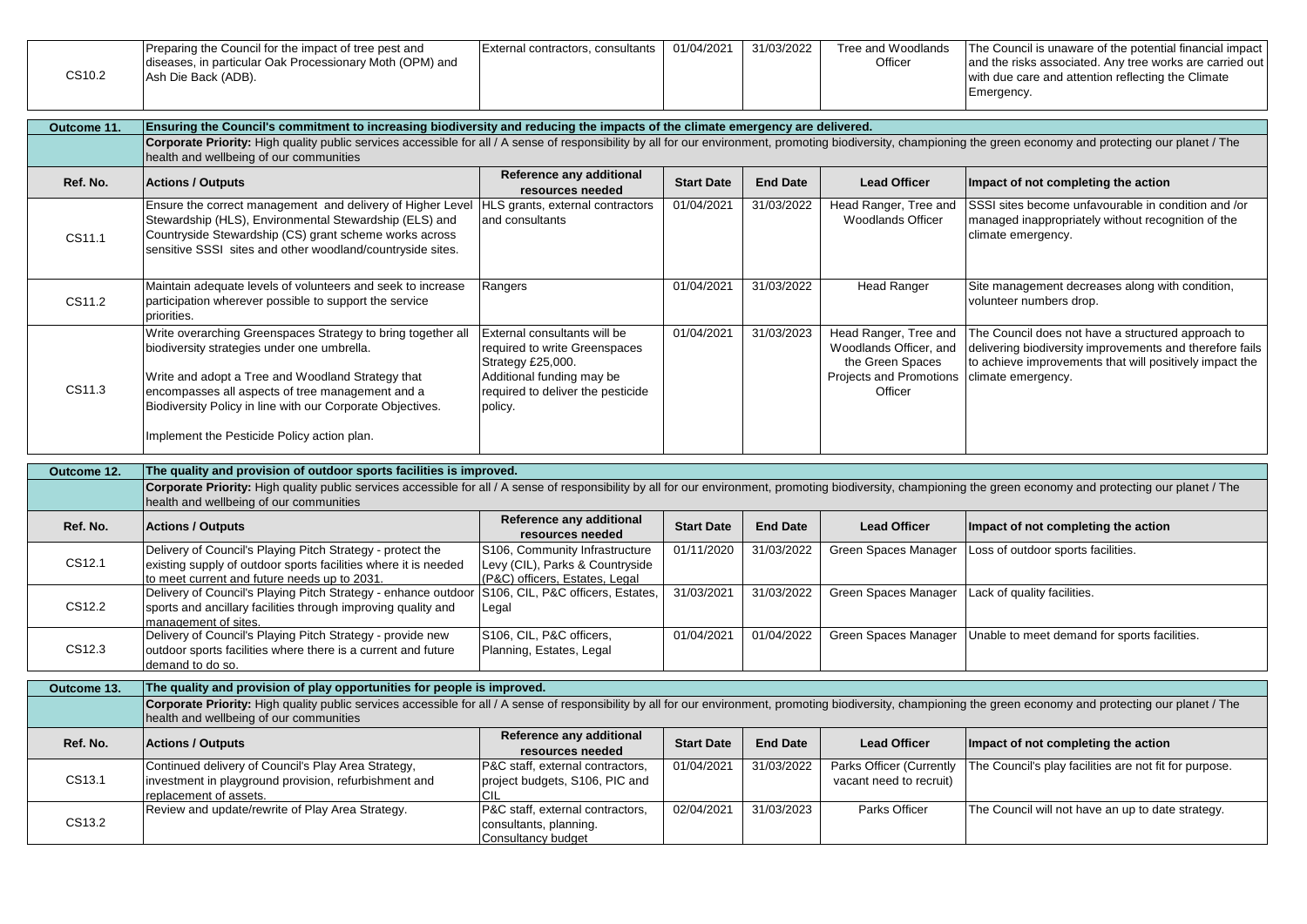| Outcome 14. | Making the Council's Greenspace Assets work for the Council and filming in Waverley is promoted.                                                                                                                                                                                                                                             |                                                                         |                   |                 |                                                     |                                                                                                                                                                            |  |  |  |
|-------------|----------------------------------------------------------------------------------------------------------------------------------------------------------------------------------------------------------------------------------------------------------------------------------------------------------------------------------------------|-------------------------------------------------------------------------|-------------------|-----------------|-----------------------------------------------------|----------------------------------------------------------------------------------------------------------------------------------------------------------------------------|--|--|--|
|             | Corporate Priority: High quality public services accessible for all / A strong, resilient local economy, supporting local businesses and employment / A sense of responsibility by all for our environment, promoting<br>biodiversity, championing the green economy and protecting our planet / The health and wellbeing of our communities |                                                                         |                   |                 |                                                     |                                                                                                                                                                            |  |  |  |
| Ref. No.    | <b>Actions / Outputs</b>                                                                                                                                                                                                                                                                                                                     | Reference any additional<br>resources needed                            | <b>Start Date</b> | <b>End Date</b> | <b>Lead Officer</b>                                 | Impact of not completing the action                                                                                                                                        |  |  |  |
| CS14.1      | Following review, ensure that processes are streamlined and<br>efficient, so that officer resources are used to their best.<br>Ensure the necessary (if any) planning and common land<br>consents are gained.                                                                                                                                | Planning, IT, Comms, H&S<br>representatives, Environmental<br>Services. | 01/04/2021        | 31/03/2022      | Greenspaces Projects &<br><b>Promotions Officer</b> | The Council potentially has an inefficient process in<br>place, using up valuable officer time, also may be in<br>breach of required planning and common land<br>consents. |  |  |  |
| CS14.2      | Maximising event, filming and bookings income. Seeking to<br>promote our Greenspaces for events/filming and bookings.                                                                                                                                                                                                                        | Planning, IT, Comms, H&S<br>representatives, Environmental<br>Services. | 01/04/2021        | 31/03/2022      | Greenspaces Projects &<br><b>Promotions Officer</b> | The Council may not be maximising its income<br>opportunities from its Greenspace Assets.                                                                                  |  |  |  |
| CS14.3      | Promoting and delivering 'Film Waverley', making the borough Planning, IT, Comms, H&S<br>more accessible and friendly to film productions and providing representatives, Environmental<br>wider economic benefits to the Council, businesses and the<br>general locality.                                                                    | Services.<br>Film Waverley project funding<br>£10.000                   | 01/04/2021        | 01/04/2023      | Greenspaces Projects &<br><b>Promotions Officer</b> | The Council may not be maximising its income<br>opportunities from its Greenspace Assets                                                                                   |  |  |  |

## **Team Projects**

| Outcome 15. | Delivery of the Capital Project Programme.                                                                                                                |                                              |                   |                                                  |                     |                                                                                                                          |  |
|-------------|-----------------------------------------------------------------------------------------------------------------------------------------------------------|----------------------------------------------|-------------------|--------------------------------------------------|---------------------|--------------------------------------------------------------------------------------------------------------------------|--|
|             | Corporate Priority: A sense of responsibility by all for our environment, promoting biodiversity, championing the green economy and protecting our planet |                                              |                   |                                                  |                     |                                                                                                                          |  |
| Ref. No.    | <b>Actions / Outputs</b>                                                                                                                                  | Reference any additional<br>resources needed | <b>Start Date</b> | <b>End Date</b>                                  | <b>Lead Officer</b> | Impact of not completing the action                                                                                      |  |
| CS15.1      | Delivery of agreed capital projects as agreed within the<br>budget framework.                                                                             | External contractors, consultants            | 01/04/2021        | Subject to<br>individual<br>project<br>timelines |                     | Green Spaces Manager   Our greenspaces are not upgraded and maintained in<br>line with our capital programme commitment. |  |

**Service Team: Waverley Training Services Team Leader: Adele O'Sullivan - Centre Manager - Waverley Training Services** 

| Outcome 16. | The service supports young people into work and education and is sustainable.                                                                                                                                                                             |                                              |                   |                 |                                                                                                    |                                                                                                                                                                                                                                                   |  |  |  |
|-------------|-----------------------------------------------------------------------------------------------------------------------------------------------------------------------------------------------------------------------------------------------------------|----------------------------------------------|-------------------|-----------------|----------------------------------------------------------------------------------------------------|---------------------------------------------------------------------------------------------------------------------------------------------------------------------------------------------------------------------------------------------------|--|--|--|
|             | <b>Corporate Priority:</b> A strong, resilient local economy, supporting local businesses and employment                                                                                                                                                  |                                              |                   |                 |                                                                                                    |                                                                                                                                                                                                                                                   |  |  |  |
| Ref. No.    | <b>Actions / Outputs</b>                                                                                                                                                                                                                                  | Reference any additional<br>resources needed | <b>Start Date</b> | <b>End Date</b> | <b>Lead Officer</b>                                                                                | Impact of not completing the action                                                                                                                                                                                                               |  |  |  |
| CS16.1      | Create an effective Business Plan and Quality Improvement<br>Plan to take the service forward in a sustainable way.                                                                                                                                       | Finance                                      | 01/01/2020        | 31/01/2022      | Centre Manager -<br><b>Waverley Training</b><br>Services                                           | Failure to create an updated Plan will impact growth<br>and potentially quality of service.                                                                                                                                                       |  |  |  |
| CS16.2      | Manage delivery to ensure learners achieve and funding<br>indicators are therefore surpassed. Aim to achieve 75%<br>overall and 70% for timely achievement, however, always<br>remaining above the National Average for Provider type on<br>the QAR data. | None                                         | 01/10/2021        | 31/12/2022      | Centre Manager -<br><b>Waverley Training</b><br>Services                                           | Failure to do this breaches contractual requirements<br>with our funding agency and could impact future Ofsted<br>grade. Learners fail to enter employment or further<br>education and local employers struggle to employ new<br>qualified staff. |  |  |  |
| CS16.3      | Create a marketing and communications strategy that<br>increases learner and employer numbers.                                                                                                                                                            | Communications                               | 01/10/2020        | 31/03/2022      | Centre Manager -<br><b>Waverley Training</b><br>Services                                           | Will impact upon number of direct delivery<br>apprenticeships.                                                                                                                                                                                    |  |  |  |
| CS16.4      | Effectively manage and oversee contractual requirements of<br>funding agencies ensuring compliance and delivery of funding<br>.pot                                                                                                                        | Finance                                      | 01/10/2020        | 31/03/2022      | Centre Manager -<br><b>Waverley Training</b><br>Services / Data &<br><b>Administration Manager</b> | Failure to do this breaches contractual requirements<br>with our funding agency and could impact future Ofsted<br>grade.                                                                                                                          |  |  |  |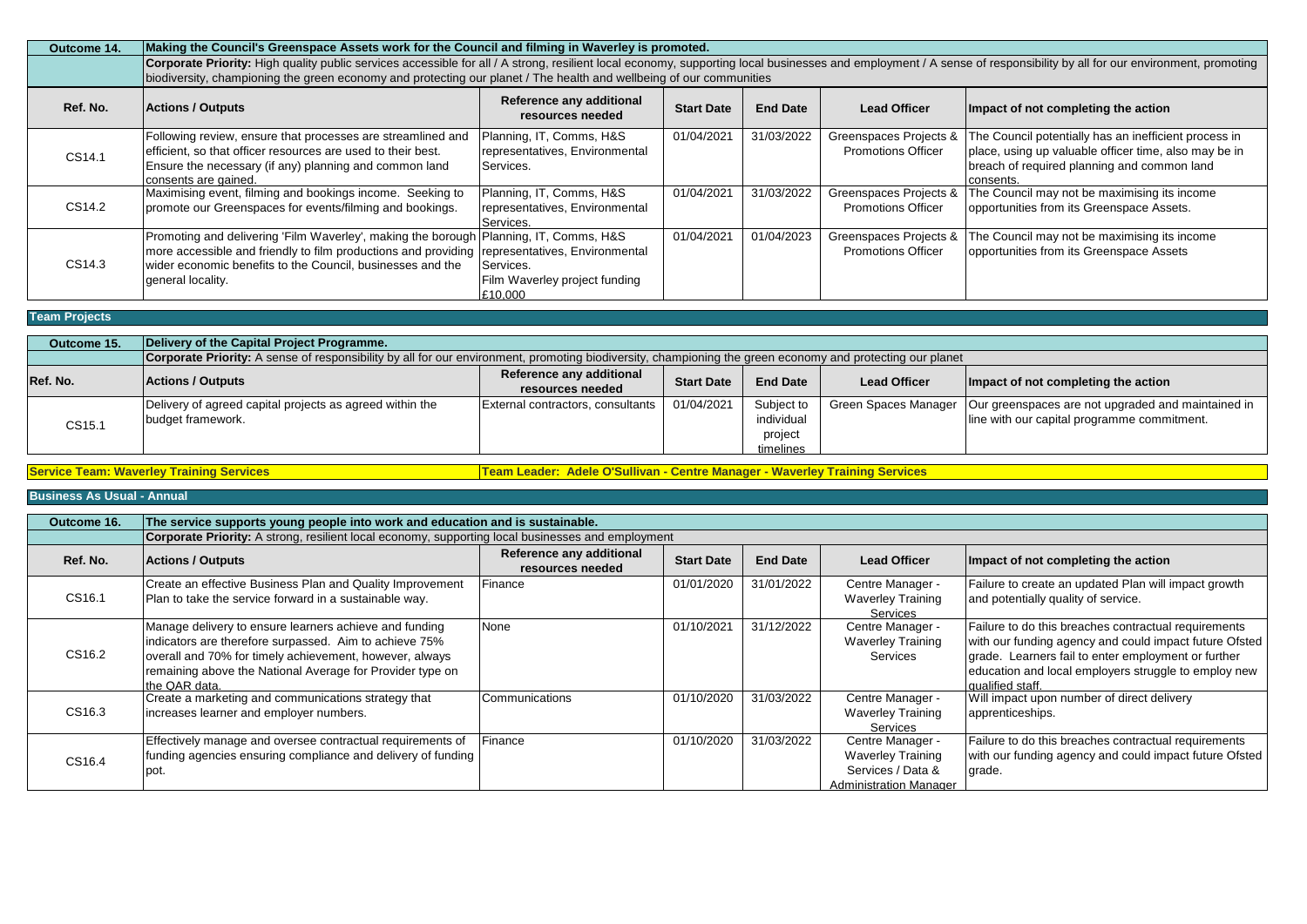| Outcome 17. | A service is created capable of achieving Ofsted Outstanding.                                                                               |                                              |                   |                 |                                                                                                  |                                                                                                                                                                           |  |  |
|-------------|---------------------------------------------------------------------------------------------------------------------------------------------|----------------------------------------------|-------------------|-----------------|--------------------------------------------------------------------------------------------------|---------------------------------------------------------------------------------------------------------------------------------------------------------------------------|--|--|
|             | <b>Corporate Priority:</b> A strong, resilient local economy, supporting local businesses and employment                                    |                                              |                   |                 |                                                                                                  |                                                                                                                                                                           |  |  |
| Ref. No.    | <b>Actions / Outputs</b>                                                                                                                    | Reference any additional<br>resources needed | <b>Start Date</b> | <b>End Date</b> | <b>Lead Officer</b>                                                                              | Impact of not completing the action                                                                                                                                       |  |  |
| CS17.1      | Create a governance structure that effectively challenges the<br>delivery of Waverley Training Services.                                    | Senior Management Team                       | 01/10/2020        | 31/03/2023      | Centre Manager -<br><b>Waverley Training</b><br>Services / Head of<br><b>Commercial Services</b> | Failure to do so could impact quality of teaching and<br>future Ofsted Grade. Learners fail to enter employment<br>or further education.                                  |  |  |
| CS17.2      | Raise corporate and local awareness of the services offered<br>by Waverley Training Services and the outcomes achieved by<br>lits learners. | None:                                        | 01/10/2020        | 31/03/2022      | Centre Manager -<br><b>Waverley Training</b><br>Services / Head of<br><b>Commercial Services</b> | Number of learners could drop and levy fund would not<br>be maximised. Young people fail to gain qualifications<br>enabling them to find work or enter further education. |  |  |

**Service Team: Leisure Team Leader: Tamsin McLeod - Leisure Services Manager, Fotini Vickers - Interim Leisure Services Manager** 

| Outcome 18. | To offer safe, accessible and affordable leisure provision for all.                                                                                                                                                                                                                     |                                              |                   |                 |                     |                                                                                                                                                                     |  |
|-------------|-----------------------------------------------------------------------------------------------------------------------------------------------------------------------------------------------------------------------------------------------------------------------------------------|----------------------------------------------|-------------------|-----------------|---------------------|---------------------------------------------------------------------------------------------------------------------------------------------------------------------|--|
|             | Corporate Priority: The value and worth of all residents, with opportunities for all, regardless of race, age, disability, religion, gender or sexual orientation, income or wealth / High quality public services<br>accessible for all / The health and wellbeing of our communities. |                                              |                   |                 |                     |                                                                                                                                                                     |  |
| Ref. No.    | <b>Actions / Outputs</b>                                                                                                                                                                                                                                                                | Reference any additional<br>resources needed | <b>Start Date</b> | <b>End Date</b> | <b>Lead Officer</b> | Impact of not completing the action                                                                                                                                 |  |
| CS18.1      | Review the Leisure Development Plan to reflect the priorities<br>under the Surrey Health and Wellbeing strategy and the<br>impacts of COVID on the services and projects that can be<br>delivered.                                                                                      | <b>Officer Time</b>                          | 01/10/2020        |                 |                     | 31/03/2022 Leisure Services Manager Leisure Plan not aligned with regional and local<br>priorities.                                                                 |  |
| CS18.2      | Increase participation in target groups with the delivery of new Officer Time<br>projects safely delivered in line with the new COVID<br>measures.                                                                                                                                      |                                              | 01/10/2020        |                 |                     | 31/03/2022 Leisure Services Manager Target groups do not participate and activity levels<br>within the borough drop impacting health and wellbeing<br>of residents. |  |

| Outcome 19. | To create a COVID recovery plan supporting and improving the physical and mental health of residents.                                                         |                                              |                   |                 |                     |                                                                                                                                                                                                                         |  |  |  |
|-------------|---------------------------------------------------------------------------------------------------------------------------------------------------------------|----------------------------------------------|-------------------|-----------------|---------------------|-------------------------------------------------------------------------------------------------------------------------------------------------------------------------------------------------------------------------|--|--|--|
|             | Corporate Priority: The health and wellbeing of our communities / High quality public services accessible for all                                             |                                              |                   |                 |                     |                                                                                                                                                                                                                         |  |  |  |
| Ref. No.    | <b>Actions / Outputs</b>                                                                                                                                      | Reference any additional<br>resources needed | <b>Start Date</b> | <b>End Date</b> | <b>Lead Officer</b> | Impact of not completing the action                                                                                                                                                                                     |  |  |  |
| CS19.1      | Health and Wellbeing Strategy and action plan to be reviewed Surrey County Council Health<br>In line with the new COVID restrictions.                         | Partners                                     | 01/10/2020        | 31/03/2022      |                     | Leisure Services Manager Action plan not aligned to corporate priorities and target<br>groups do not participate. Activity levels within the<br>borough drop negatively impacting health and<br>wellbeing of residents. |  |  |  |
| CS19.2      | Review our role with the Integrated Care Partnership and the<br>Prevention and Independence workstream post COVID.                                            | Officer time                                 | 01/10/2020        | 31/03/2022      |                     | Leisure Services Manager Action plan not aligned to corporate priorities and target<br>groups do not participate. Activity levels within the<br>borough drop negatively impacting health and<br>wellbeing of residents. |  |  |  |
| CS19.3      | Look at how we re-engage and reach priority groups to<br>increase participation in the wellbeing offering across the<br>contract as social restrictions ease. | <b>Officer time</b><br>Leisure budget        | 01/10/2020        | 31/03/2022      |                     | Leisure Services Manager Action plan not aligned to corporate priorities and target<br>groups do not participate. Activity levels within the<br>borough drop negatively impacting health and<br>wellbeing of residents. |  |  |  |

| Outcome 20. | Implementing a COVID recovery Plan to reopen our leisure centres.                                                                                             |                                              |                   |                 |                     |                                                                                 |  |  |
|-------------|---------------------------------------------------------------------------------------------------------------------------------------------------------------|----------------------------------------------|-------------------|-----------------|---------------------|---------------------------------------------------------------------------------|--|--|
|             | Corporate Priority: A financially sound Waverley, with infrastructure and resilient services fit for the future / The health and wellbeing of our communities |                                              |                   |                 |                     |                                                                                 |  |  |
| Ref. No.    | <b>Actions / Outputs</b>                                                                                                                                      | Reference any additional<br>resources needed | <b>Start Date</b> | <b>End Date</b> | <b>Lead Officer</b> | Impact of not completing the action                                             |  |  |
|             |                                                                                                                                                               |                                              |                   |                 |                     |                                                                                 |  |  |
|             | Ensuring contractual adherence to the historical and new                                                                                                      | <b>Officer time</b>                          | 01/10/2021        |                 |                     | 31/03/2022 Leisure Services Manager Services are unsafe and standards reduce,   |  |  |
| CS20.1      | guidelines in a post COVID environment, ensuring a safe                                                                                                       |                                              |                   |                 |                     | / Leisure Development   participation declines, customer satisfaction drops and |  |  |
|             | environment and customer focused service.                                                                                                                     |                                              |                   |                 | <b>Officers</b>     | negatively impacts residents health & wellbeing.                                |  |  |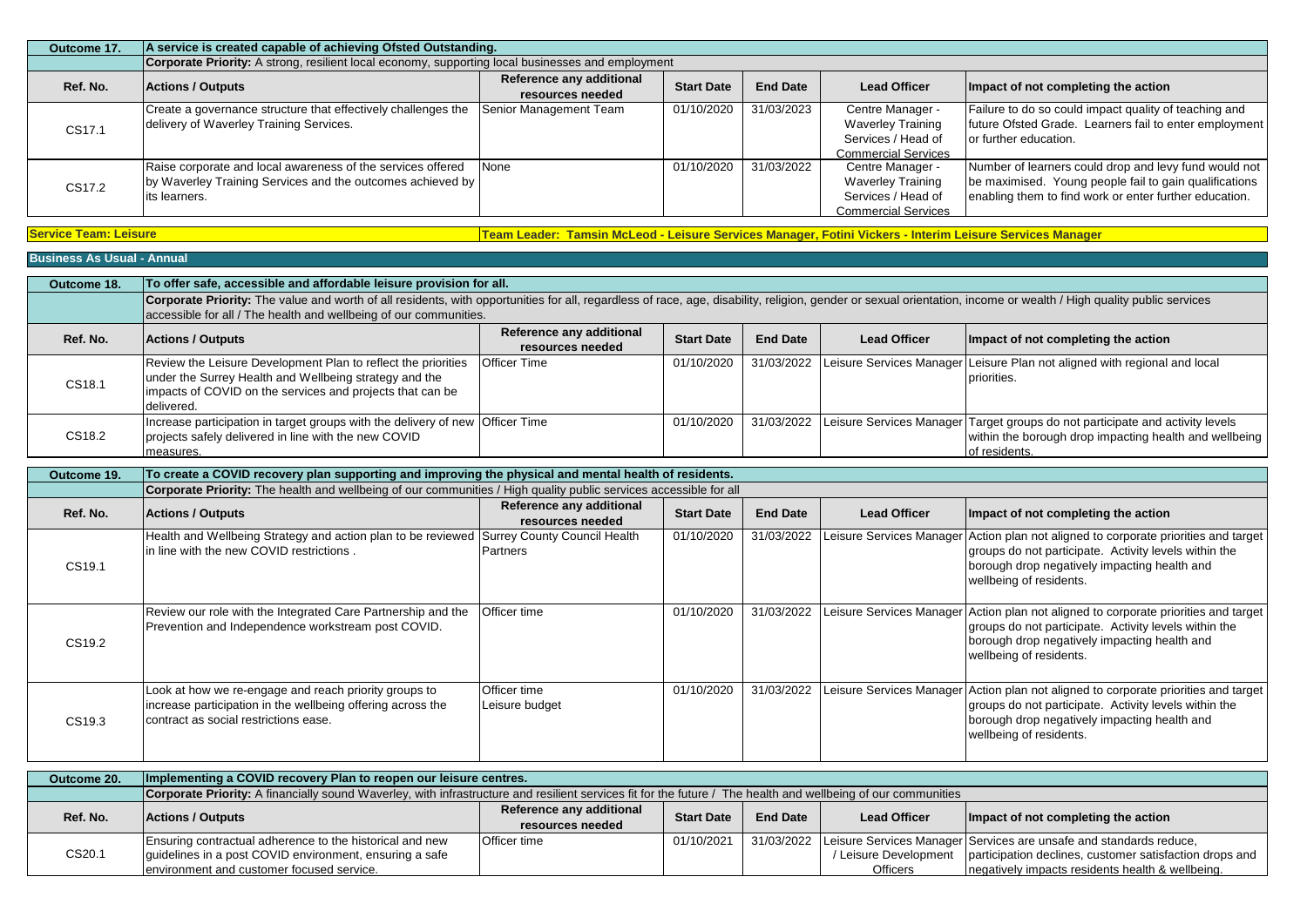| Team Projects |                                                                                                                                                               |                                                                                            |                   |                 |                                                                     |                                                                                                                                                                                                                                                                                                |  |  |  |
|---------------|---------------------------------------------------------------------------------------------------------------------------------------------------------------|--------------------------------------------------------------------------------------------|-------------------|-----------------|---------------------------------------------------------------------|------------------------------------------------------------------------------------------------------------------------------------------------------------------------------------------------------------------------------------------------------------------------------------------------|--|--|--|
| Outcome 21.   | Begin the retendering process for the leisure management contract in preparation for the current contract end date June 2023                                  |                                                                                            |                   |                 |                                                                     |                                                                                                                                                                                                                                                                                                |  |  |  |
|               | <b>Corporate Priority:</b> A financially sound Waverley, with infrastructure and resilient services fit for the future                                        |                                                                                            |                   |                 |                                                                     |                                                                                                                                                                                                                                                                                                |  |  |  |
| Ref. No.      | <b>Actions / Outputs</b>                                                                                                                                      | Reference any additional<br>resources needed                                               | <b>Start Date</b> | <b>End Date</b> | <b>Lead Officer</b>                                                 | Impact of not completing the action                                                                                                                                                                                                                                                            |  |  |  |
| CS21.1        | Review specification and procurement requirements to tender<br>the new leisure management contract in a post COVID<br>environment                             | Project Working Group consisting<br>of legal, procurement, finance<br>land communications. | 01/04/2021        | 30/06/2023      | <b>Head of Commercial</b><br>Services / Leisure<br>Services Manager | One of the council's largest and most prominent<br>contracts is not tendered correctly and services to<br>residents suffers.                                                                                                                                                                   |  |  |  |
| CS21.2        | Prepare and create the tender documentation to procure<br>external consultancy support for the tendering of the leisure<br>management contract.               | Project Working Group consisting<br>of legal, procurement, finance<br>and communications.  | 01/04/2021        | 31/03/2022      | <b>Head of Commercial</b><br>Services / Leisure<br>Services Manager | One of the council's largest and most prominent<br>contracts is not tendered correctly and services to<br>residents suffers.                                                                                                                                                                   |  |  |  |
|               | Assess and review the Cranleigh Leisure Centre business case post COVID.                                                                                      |                                                                                            |                   |                 |                                                                     |                                                                                                                                                                                                                                                                                                |  |  |  |
| Outcome 22.   | Corporate Priority: A financially sound Waverley, with infrastructure and resilient services fit for the future / The health and wellbeing of our communities |                                                                                            |                   |                 |                                                                     |                                                                                                                                                                                                                                                                                                |  |  |  |
| Ref. No.      | <b>Actions / Outputs</b>                                                                                                                                      | Reference any additional<br>resources needed                                               | <b>Start Date</b> | <b>End Date</b> | <b>Lead Officer</b>                                                 | Impact of not completing the action                                                                                                                                                                                                                                                            |  |  |  |
| CS22.1        | Carry out a feasibility study widening the scope to include a<br>place shaping agenda reflecting new challenges post COVID.                                   | External Stakeholder and<br><b>Consultancy Support</b>                                     | 01/04/2021        | 30/04/2022      | / Development<br>Programme Manager                                  | Leisure Services Manager Project not delivered and an inefficient building<br>continues to be managed, negatively impacting the<br>council's carbon footprint. Usage of the centre does<br>not increase as customer satisfaction drops, negatively<br>impacting residents' health & wellbeing. |  |  |  |

**Service Team: Building Control <b>Section Control Section Manager: Jane Clement - Business Manager - Building Control** 

| Outcome 23. | Building Control and Street Naming delivers high performing service and breaks even on budget.                                                                                                                                                                                                     |                                                           |                   |                 |                                               |                                                                                                                                                                                                                 |  |  |  |
|-------------|----------------------------------------------------------------------------------------------------------------------------------------------------------------------------------------------------------------------------------------------------------------------------------------------------|-----------------------------------------------------------|-------------------|-----------------|-----------------------------------------------|-----------------------------------------------------------------------------------------------------------------------------------------------------------------------------------------------------------------|--|--|--|
|             | Corporate Priority: A financially sound Waverley, with infrastructure and resilient services fit for the future                                                                                                                                                                                    |                                                           |                   |                 |                                               |                                                                                                                                                                                                                 |  |  |  |
| Ref. No.    | <b>Actions / Outputs</b>                                                                                                                                                                                                                                                                           | Reference any additional<br>resources needed              | <b>Start Date</b> | <b>End Date</b> | <b>Lead Officer</b>                           | Impact of not completing the action                                                                                                                                                                             |  |  |  |
| CS23.1      | Create an efficient and proactive Building Control and Street<br>Naming and Numbering Service which achieves break even<br>on budget, balance fees and costs. Improve internal working<br>practices that support this objective primarily by streamlining<br>the planning pre-application process. | Finance, Planning, IT &<br><b>Business Transformation</b> | 01/04/2020        | 31/03/2022      | Head of Commercial<br><b>Business Manager</b> | Customer satisfaction drops and alternative operators<br>Services / Building Control are used lessening the council's ability to influence safe<br>construction within the borough and break even on<br>budget. |  |  |  |

| <b>Team Projects</b> |                                                                                                                                               |                                |                   |                 |                         |                                                         |  |
|----------------------|-----------------------------------------------------------------------------------------------------------------------------------------------|--------------------------------|-------------------|-----------------|-------------------------|---------------------------------------------------------|--|
| Outcome 24.          | Building Control & Street Naming will be electronic achieving efficiencies and aligning with Customer Service objectives for customer access. |                                |                   |                 |                         |                                                         |  |
|                      | <b>Corporate Priority:</b> Open, democratic and participative governance / high quality public services accessible for all                    |                                |                   |                 |                         |                                                         |  |
| Ref. No.             | <b>Actions / Outputs</b>                                                                                                                      | Reference any additional       | <b>Start Date</b> | <b>End Date</b> | <b>Lead Officer</b>     | Impact of not completing the action                     |  |
|                      |                                                                                                                                               | resources needed               |                   |                 |                         |                                                         |  |
|                      | Complete the implementation of agile working practices for                                                                                    | Horizon / IT Services / mobile | 01/01/2021        | 01/09/2021      | <b>Business Manager</b> | If IT not delivered on time; inefficiencies and reduced |  |
| CS24.1               | Building Control.                                                                                                                             | equipment                      |                   |                 | (Building Control)      | customer service may occur due to continued reliance    |  |
|                      |                                                                                                                                               |                                |                   |                 |                         | on paper systems.                                       |  |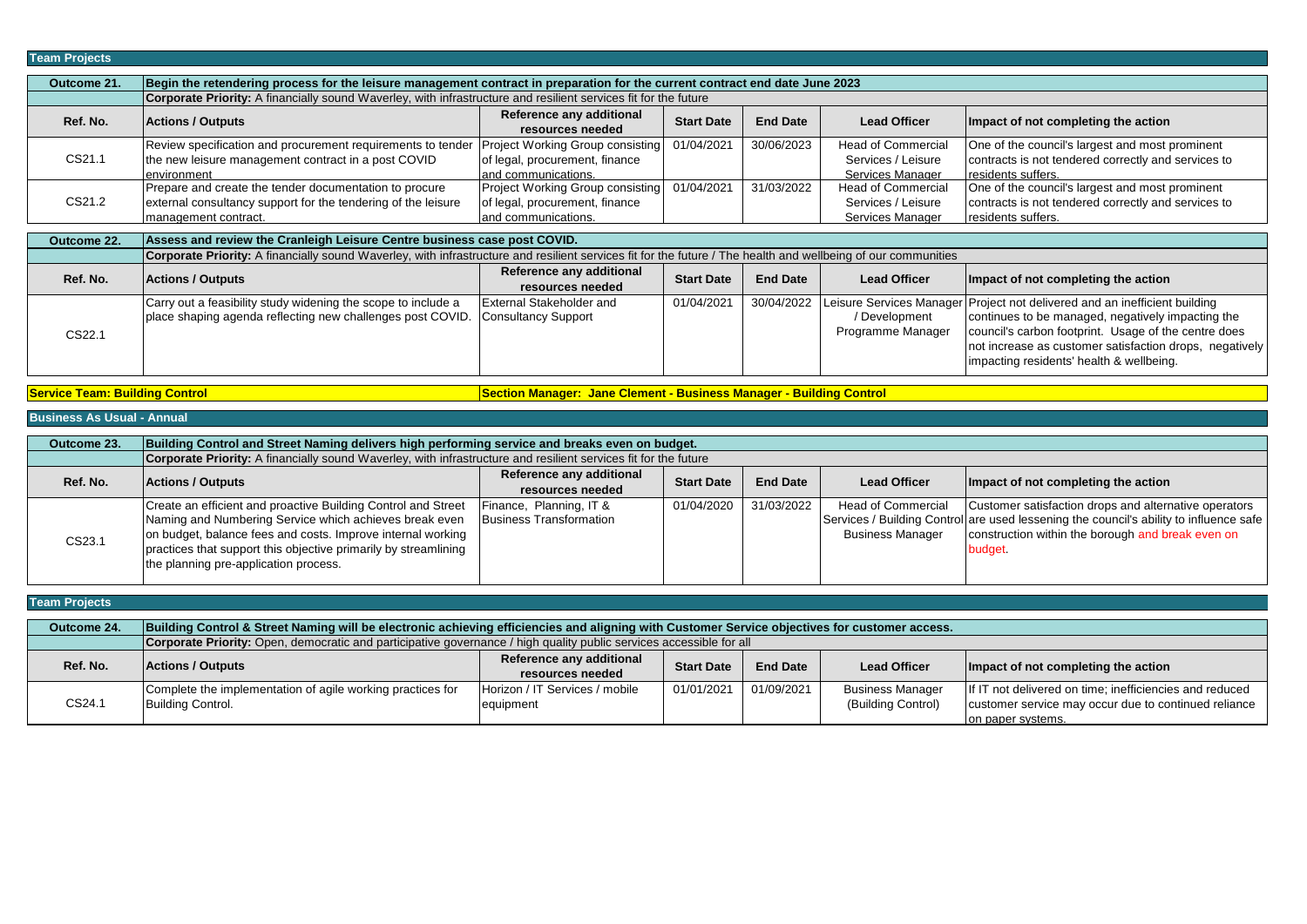| Outcome 25. | Review Business Plan and align service with national building control requirements.                                                             |                                              |                   |                 |                                               |                                                                                                        |  |  |  |
|-------------|-------------------------------------------------------------------------------------------------------------------------------------------------|----------------------------------------------|-------------------|-----------------|-----------------------------------------------|--------------------------------------------------------------------------------------------------------|--|--|--|
|             | Corporate Priority: Open, democratic and participative governance / high quality public services accessible for all                             |                                              |                   |                 |                                               |                                                                                                        |  |  |  |
| Ref. No.    | <b>Actions / Outputs</b>                                                                                                                        | Reference any additional<br>resources needed | <b>Start Date</b> | <b>End Date</b> | <b>Lead Officer</b>                           | Impact of not completing the action                                                                    |  |  |  |
| CS25.1      | Carry out full review of the Building Control business plan.                                                                                    | Finance                                      | 01/01/2020        | 30/09/2022      | <b>Business Manager</b><br>(Building Control) | Business plan is outdated and service diminishes along<br>with income.                                 |  |  |  |
| CS25.2      | Identify direction of travel for Building Control, facilitate<br>training and development to bring service up to new and<br>emerging standards. | MHCLG/LABC                                   | 01/04/2020        | 31/03/2024      | <b>Business Manager</b><br>(Building Control) | Service cannot meet the demands to fully enforce the<br>building regulations. Council exposed to risk. |  |  |  |
| CS25.3      | Identify additional new or existing skills to support the<br>Council's Climate priority and achieve zero carbon target                          | <b>Business Transformation</b>               | 01/04/2020        | 31/03/2024      | <b>Business Manager</b><br>(Building Control) | Climate Emergency priority not met.                                                                    |  |  |  |
| CS25.4      | Proactively embed carbon reducing measures within the<br>Building Control business plan and within governmental<br>consultation responses.      | <b>Business Transformation</b>               | 01/04/2020        | 31/03/2024      | <b>Business Manager</b><br>(Building Control) | Climate Emergency priority not met.                                                                    |  |  |  |

## **Corporate & Service Level Projects (Service wide or cross cutting projects)**

| Outcome 26. | Delivery of housing on the Weyhill youth site in line with planning policy.                                                                                       |                                              |                   |                 |                                                      |                                                                                                                                                                     |  |  |  |  |
|-------------|-------------------------------------------------------------------------------------------------------------------------------------------------------------------|----------------------------------------------|-------------------|-----------------|------------------------------------------------------|---------------------------------------------------------------------------------------------------------------------------------------------------------------------|--|--|--|--|
|             | Corporate Priority: A financially sound Waverley, with infrastructure and resilient services fit for the future / High quality public services accessible for all |                                              |                   |                 |                                                      |                                                                                                                                                                     |  |  |  |  |
| Ref. No.    | <b>Actions / Outputs</b>                                                                                                                                          | Reference any additional<br>resources needed | <b>Start Date</b> | <b>End Date</b> | <b>Lead Officer</b>                                  | Impact of not completing the action                                                                                                                                 |  |  |  |  |
| CS26.1      | Oversee the successful relocation of key community groups<br>such as St John & Cadets.                                                                            | Estates; Property; Legal                     | 01/10/2020        | 31/12/2022      | <b>Head of Commercial</b><br>Programme Manager       | Delivery of much needed housing not delivered on<br>Services / Development   Weyhill site. Community groups unhappy creating<br>reputational damage to the Council. |  |  |  |  |
| CS26.2      | Deliver all types of much needed homes for Haslemere on the Estates; Property; Legal<br>vacated Wey Hill site.                                                    |                                              | 01/01/2020        |                 | and Delivery / Head of<br><b>Commercial Services</b> | 01/01/2025   Head of Strategic Housing Much needed housing not delivered on Weyhill site.                                                                           |  |  |  |  |

| Outcome 27. | Maximising the Council's own land assets.                                                                                                                                                                                       |                                              |                   |                       |                                                         |                                                                                                                                                                                                                 |  |  |  |  |
|-------------|---------------------------------------------------------------------------------------------------------------------------------------------------------------------------------------------------------------------------------|----------------------------------------------|-------------------|-----------------------|---------------------------------------------------------|-----------------------------------------------------------------------------------------------------------------------------------------------------------------------------------------------------------------|--|--|--|--|
|             | <b>Corporate Priority:</b> A financially sound Waverley, with infrastructure and resilient services fit for the future                                                                                                          |                                              |                   |                       |                                                         |                                                                                                                                                                                                                 |  |  |  |  |
| Ref. No.    | <b>Actions / Outputs</b>                                                                                                                                                                                                        | Reference any additional<br>resources needed | <b>Start Date</b> | <b>End Date</b>       | <b>Lead Officer</b>                                     | Impact of not completing the action                                                                                                                                                                             |  |  |  |  |
| CS27.1      | Ensuring that utility companies are managed when they<br>approach the Council in regards to working on the Council's<br>land, wayleaves and easements.                                                                          | Estates, Housing, Property, Legal            | Ongoing           | 31/03/2024<br>Ongoing | Tree and Woodlands<br>Officer / Green Spaces<br>Manager | Damage to Council land, trees and property creating<br>additional costs that need to absorbed.                                                                                                                  |  |  |  |  |
| CS27.2      | Assisting Estates and Legal in making income from capital<br>receipts for easements negotiated across Council land.                                                                                                             | Estates, Property, Legal                     | Ongoing           | 31/03/2024<br>Ongoing | Tree and Woodlands<br>Officer / Green Spaces<br>Manager | Income potential not realised therefore not contributing<br>to the Medium Term Financial Plan. Opportunity<br>missed to contribute to the climate emergency resulting<br>in reputational damage to the council. |  |  |  |  |
| CS27.3      | Corporate Projects to lead on development of the Land and<br>Assets project, bringing together key sites in the borough to<br>identify opportunities to invest and review current land<br>ownership in a co-ordinated strategy. | Estates, Property, Finance,<br>Planning      | Ongoing           | 31/03/2024<br>Ongoing | Development Programme<br>Manager                        | Income potential not realised therefore not contributing<br>to the Medium Term Financial Plan. Opportunity<br>missed to contribute to the climate emergency resulting<br>in reputational damage to the council. |  |  |  |  |
| CS27.4      | Work with Surrey County Council to master-plan assets in<br>towns to help form a long-term strategic plan for the<br>development of the Borough                                                                                 | Estates, Property, Legal                     | Ongoing           | 31/03/2024<br>Ongoing | Development Programme<br>Manager                        | Income potential not realised therefore not contributing<br>to the Medium Term Financial Plan. Opportunity<br>missed to contribute to the climate emergency resulting<br>in reputational damage to the council. |  |  |  |  |